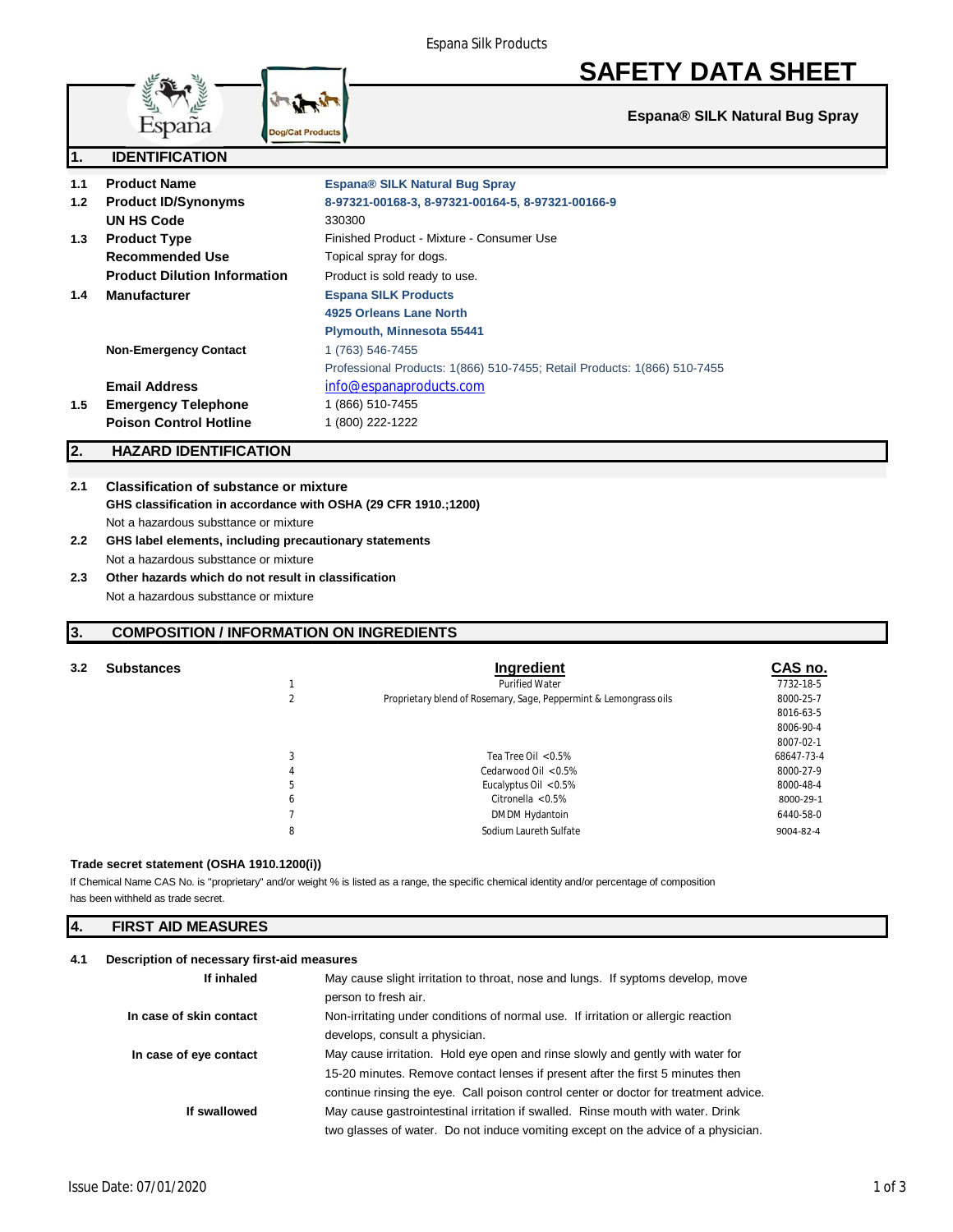# **5. FIRE - FIGHTING MEASURES**

- **5.1 Suitable extinguishing media** Water and Foam.
- **5.2 Specific hazards arising from the chemical** N/A
- **5.3 Special protective actions for fire-fighters** No special fire fighting equipment is required, however, self-contained breathing apparatus and protective clothing should be worn in fighting fires involving chemicals.

## **6. ACCIDENTAL RELEASE MEASURES**

**6.1 Personal Precautions, protective equipment and emergency procedures** None. **6.2 Environmental precautions**

None, product is biodegradeable.

**6.3 Methods and materials for containment and cleaning up**

Wash up spill area.

## **7. HANDLING AND STORAGE**

#### **7.1 Precautions for safe handling**

Consider normal working environment. Use common sense precaution.

**7.2 Conditions for safe storage, including any incompatibilities** Store in original, closed container.

#### **8. EXPOSURE CONTROLS/PERSONAL PROTECTION**

#### **8.3 Individual protection measures, such as personal protective equipment (PPE)**

| Eye/face protection    | Wear splash goggles if contatct with liquid is likely. |
|------------------------|--------------------------------------------------------|
| Skin protection        | Use rubber or neoprene gloves if necessary.            |
| Pespiratory protection | Normal room ventilation.                               |

## **9. PHYSICAL AND CHEMICAL PROPERTIES**

| Appearance/form                        | Milky liquid              |
|----------------------------------------|---------------------------|
| Odor                                   | Pleasant herbal fragrance |
| Odor threshold                         | Not available.            |
| pH value                               | $6.5 - 7.5$               |
| Melting/Freezing point                 | Not determined            |
| Boiling point/boiling range            | Not determined            |
| Flash point                            | Not determined            |
| Evaporation rate                       | Not determined            |
| Flammability (solid, gas)              | Not available.            |
| Upper/ lower flammability limit        | Not available.            |
| Vapor pressure                         | Not available.            |
| Vapor density                          | Not available.            |
| <b>Relative Density</b>                | Not available.            |
| Water solubility                       | Completely Soluable.      |
| Solubility in other solvents           | Not available.            |
| Partition coefficient: n-octanol/water | Not available.            |
| Autoignition temperature               | Not available.            |
| Decomposition temperature              | Not available.            |
|                                        |                           |

## **10. STABILITY AND REACTIVITY**

| 10.1 Reactivity                                               | Hazardous polymerization: will not occur. |
|---------------------------------------------------------------|-------------------------------------------|
| 10.2 Chemical stability                                       | Stable under normal conditions            |
| 10.3 Possibility of hazardous reactions                       | None known for mixture.                   |
| 10.4 Conditions to avoid                                      | None known for mixture.                   |
| 10.5 Materials to avoid                                       | None known for mixture.                   |
| 10.6 Hazardous Decomposition Products None known for mixture. |                                           |